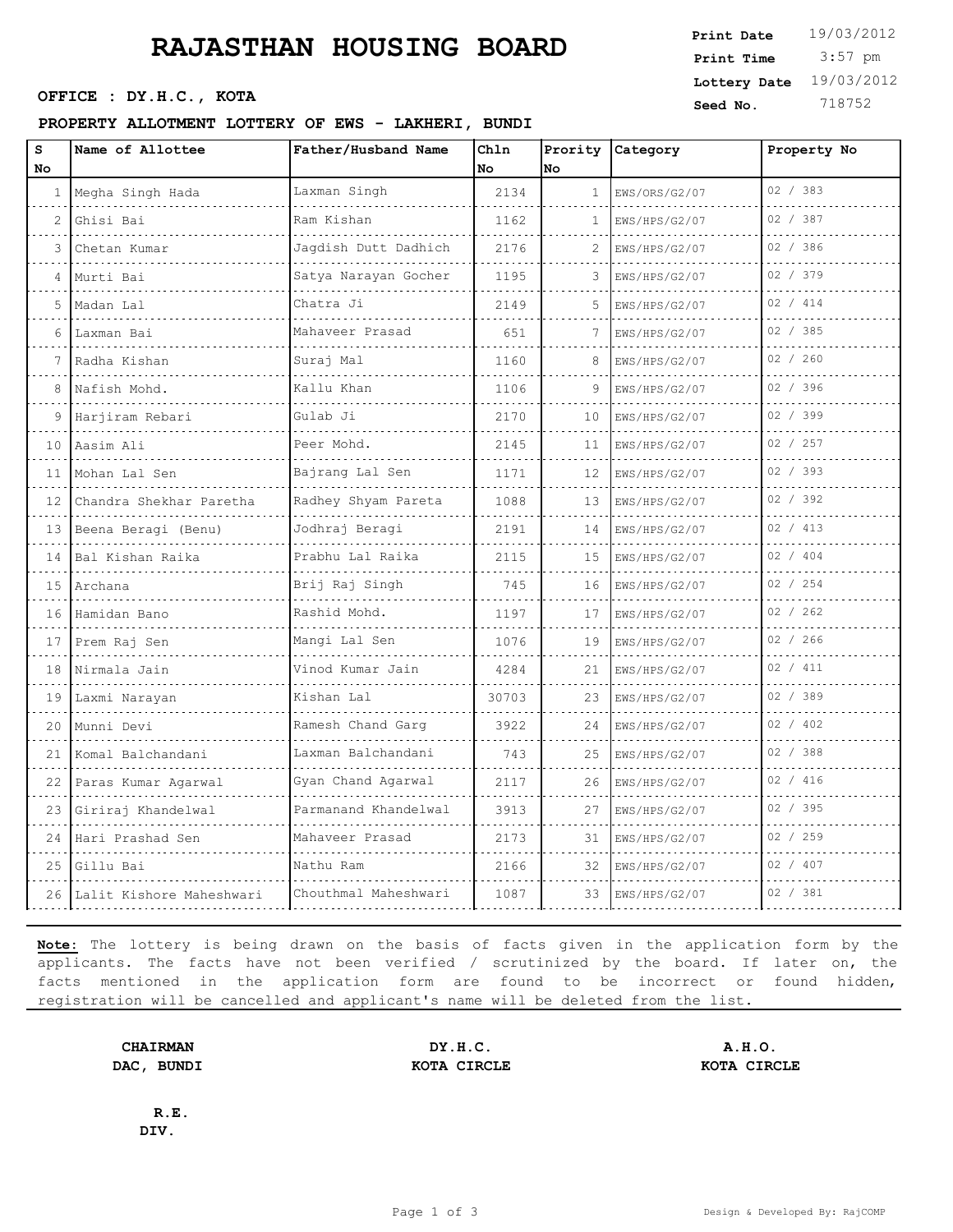# **RAJASTHAN HOUSING BOARD**

### **PROPERTY ALLOTMENT LOTTERY OF EWS - LAKHERI, BUNDI**

| S      | Name of Allottee        | Father/Husband Name                        | Ch1n |              | Prority Category   | Property No |
|--------|-------------------------|--------------------------------------------|------|--------------|--------------------|-------------|
| No     |                         |                                            | No   | No           |                    |             |
| 27     | Geeta Bai               | Bhawer Lal                                 | 1165 | 34           | EWS/HPS/G2/07      | 02 / 264    |
| 28     | Daulat Kumar            | Roop Chand                                 | 1452 | 35           | EWS/HPS/G2/07      | 02 / 406    |
| 29     | Babu Lal Rathor<br>.    | Moti Lal Rathore<br>.                      | 2164 | 36           | EWS/HPS/G2/07      | 02 / 391    |
|        | 30 Mukesh Kumar Pandey  | Jagdish Chand Pandey                       | 672  | 37           | EWS/HPS/G2/07      | 02 / 382    |
| 31     | Archana Chouhan         | Kishan Singh                               | 3652 | 38           | EWS/HPS/G2/07      | 02 / 397    |
| $32-1$ | Abdul Klam<br>.         | Abdul Rehman<br>and a strategic control of | 657  | 40           | EWS/HPS/G2/07<br>. | 02 / 265    |
|        | 33 Kanhaiya Lal         | Chouth Mal                                 | 667  | 42           | EWS/HPS/G2/07      | 02 / 415    |
| 34     | Sneh Lata Gautam        | Arun Sharma                                | 4021 | 44           | EWS/HPS/G2/07      | 02 / 258    |
| $35$   | Madho Lal Prajapath     | Chittar Lal Prajapath                      | 2150 | 45           | EWS/HPS/G2/07      | 02 / 405    |
| 36     | Vaseem Khan             | Nawabuddin                                 | 719  | 46           | EWS/HPS/G2/07      | 02 / 417    |
| 37     | Trilok Prasad Saini     | Kalyan Mal Saini                           | 1064 | 49           | EWS/HPS/G2/07      | 02 / 401    |
| 38     | Azijan                  | Sabbir Mohd.<br>.                          | 1105 | 50           | EWS/HPS/G2/07      | 02 / 400    |
|        | 39 Alka                 | D/o Madan Lal Bairagi                      | 2192 | 51           | EWS/HPS/G2/07      | 02 / 384    |
| 40     | Om Prakash Saini        | Mahaveer Prasad Saini                      | 1979 | 52           | EWS/HPS/G2/07      | 02 / 390    |
|        | 41 Bhupendra Kumar      | Satya Narayan                              | 692  | 54           | EWS/HPS/G2/07      | 02 / 408    |
| 42     | Shaida Parveen          | Mohd. Siddig                               | 789  | 55           | EWS/HPS/G2/07      | 02 / 261    |
| 43     | Santra Kumari           | Naresh Kumar                               | 1062 | 56           | EWS/HPS/G2/07      | 02 / 255    |
|        | 44 Jodhraj Bairwa       | Madi Lal                                   | 778  | 1            | EWS/HPS/G4/07      | 02 / 263    |
|        | 45 Mahendra Kumar Mehra | Chaturbhuj                                 | 1173 |              | EWS/HPS/G4/07      | 02 / 410    |
| 46     | Vijay Kumar             | Devi Shankar                               | 677  | 3            | EWS/HPS/G4/07      | 02 / 398    |
| 47     | Laddu Lal Bairwa<br>.   | Kanwar Lal Bairwa<br><u>.</u>              | 2167 |              | EWS/HPS/G4/07      | 02 / 378    |
| 48     | Hari Om Meena           | M.L. Meena                                 | 777  | 1            | EWS/HPS/G4/07      | 02 / 394    |
| 49     | Geeta Devi Meena        | Ramcharan Meena                            | 774  | 2            | EWS/HPS/G4/07      | 02 / 380    |
|        | 50 Vijay Shankar Meena  | Ram Kalyan Meena                           | 2140 | 3            | EWS/HPS/G4/07      | 02 / 403    |
|        | 51 Mukut Bihari Meena   | Nand Lal Meena                             | 2153 |              | EWS/HPS/G4/07      | 02 / 412    |
|        | 52 Murari Lal           | Prabhu Lal                                 | 2160 | $\mathbf{1}$ | EWS/HPS/G7/07      | 02 / 256    |
|        |                         |                                            |      |              |                    |             |

**Note:** The lottery is being drawn on the basis of facts given in the application form by the applicants. The facts have not been verified / scrutinized by the board. If later on, the facts mentioned in the application form are found to be incorrect or found hidden, registration will be cancelled and applicant's name will be deleted from the list.

**CHAIRMAN DY.H.C. A.H.O. DAC, BUNDI KOTA CIRCLE KOTA CIRCLE**

**R.E. DIV.**